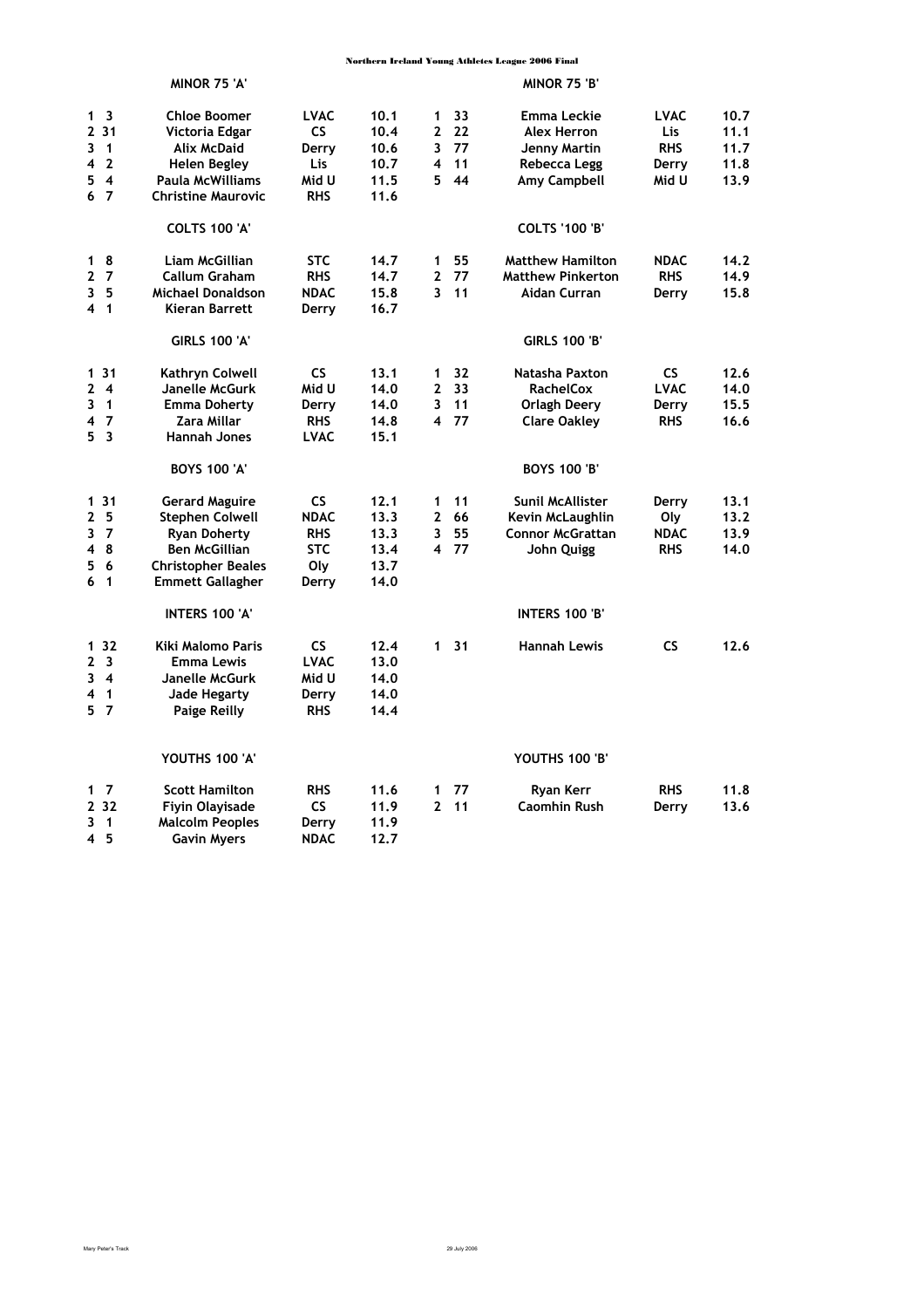|                                | <b>MINOR 150 'A'</b>                  |                          |              |                              |          | <b>MINOR 150 'B'</b>      |                      |              |
|--------------------------------|---------------------------------------|--------------------------|--------------|------------------------------|----------|---------------------------|----------------------|--------------|
| 1 <sup>3</sup><br>231          | <b>Chloe Boomer</b><br>Victoria Edgar | <b>LVAC</b><br><b>CS</b> | 20.0<br>20.4 | $\mathbf{1}$<br>$\mathbf{2}$ | 33<br>11 | Emma Lckie<br>Anna Barr   | <b>LVAC</b><br>Derry | 20.8<br>22.0 |
| 3<br>$\overline{1}$            | <b>Rebecca Martin</b>                 | Derry                    | 21.7         | 3                            | 22       | Tori Miskelly             | Lis                  | 22.5         |
| $\overline{7}$<br>4            | <b>Christine Maurovic</b>             | <b>RHS</b>               | 22.7         |                              | 4 77     | Jenny Martin              | <b>RHS</b>           | 22.7         |
| 5<br>$\overline{2}$            | <b>Helen Begley</b>                   | Lis                      | 23.0         |                              |          |                           |                      |              |
| 6 <sub>4</sub>                 | <b>Chloe Doyle</b>                    | Mid U                    | 24.8         |                              |          |                           |                      |              |
|                                | <b>COLTS 200 'A'</b>                  |                          |              |                              |          | <b>COLTS '200'B'</b>      |                      |              |
| $1\quad7$                      | Jonny Carmichael                      | <b>RHS</b>               | 28.4         | 1                            | 11       | <b>Ethan Montgomery</b>   | Derry                | 31.2         |
| 2 <sub>5</sub>                 | <b>Mark Armstrong</b>                 | <b>NDAC</b>              | 29.1         | $\mathbf{2}$                 | 55       | <b>Glen Willis</b>        | <b>NDAC</b>          | 32.7         |
| 3 <sub>1</sub>                 | Aidan Curran                          | Derry                    | 30.8         | 3                            | 77       | <b>Steven Adams</b>       | <b>RHS</b>           | 35.5         |
|                                | <b>GIRLS 200 'A'</b>                  |                          |              |                              |          | <b>GIRLS 200 'B'</b>      |                      |              |
| 131                            | Kathryn Colwell                       | <b>CS</b>                | 26.1         | $\mathbf 1$                  | 32       | Natasha Paxton            | CS                   | 26.1         |
| 2 <sub>7</sub>                 | <b>Aimee McNeilly</b>                 | <b>RHS</b>               | 28.4         | $\mathbf{2}$                 | 77       | Zara Millar               | <b>RHS</b>           | 29.2         |
| 3<br>$\overline{\mathbf{4}}$   | <b>Carol Kelly</b>                    | Mid U                    | 28.5         | 3                            | 33       | <b>Stephanie Philpott</b> | <b>LVAC</b>          | 29.5         |
| 4<br>$\overline{\mathbf{3}}$   | <b>Hannah Jones</b>                   | <b>LVAC</b>              | 28.9         |                              | 4 11     | <b>Kelly Simpson</b>      | Derry                | 30.5         |
| 5<br>$\overline{1}$            | Genna Logue                           | Derry                    | 31.1         |                              |          |                           |                      |              |
|                                | <b>BOYS 200 'A'</b>                   |                          |              |                              |          | <b>BOYS 200 'B'</b>       |                      |              |
| 131                            | <b>Gerald Maguire</b>                 | <b>CS</b>                | 24.5         | 1                            | 11       | Sunil McAllister          | Derry                | 26.7         |
| $\mathbf{2}$<br>$\overline{1}$ | Daniel Reid                           | Derry                    | 25.4         | $\mathbf{2}$                 | 88       | Jude McConnell            | <b>STC</b>           | 26.9         |
| -6<br>3                        | <b>Christopher Beales</b>             | Oly                      | 27.2         | 3                            | 77       | Alister Lockhart          | <b>RHS</b>           | 27.1         |
| 4<br>-7                        | <b>Ryan Doherty</b>                   | <b>RHS</b>               | 28.2         | 4                            | 32       | <b>Stephen Hazley</b>     | CS.                  | 27.7         |
| -5<br>5                        | Josh Lowry                            | <b>NDAC</b>              | 31.8         | 5                            | 66       | Nial O'Doherty            | Oly                  | 29.0         |
| 68                             | <b>Ben McGillian</b>                  | <b>STC</b>               | 31.8         | 6                            | 55       | Gareth mcGrattan          | <b>NDAC</b>          | 31.3         |
|                                | <b>INTERS 200 'A'</b>                 |                          |              |                              |          | <b>INTERS 200 'B'</b>     |                      |              |
| 131                            | <b>Hannah Lewis</b>                   | <b>CS</b>                | 25.4         | 1                            | 32       | <b>Sinead Redmond</b>     | <b>CS</b>            | 27.7         |
| 2 <sub>3</sub>                 | <b>Emma Lewis</b>                     | <b>LVAC</b>              | 27.9         | $\mathbf{2}$                 | 33       | <b>Clem Booth</b>         | <b>LVAC</b>          | 27.8         |
| $3 \quad 4$                    | Janelle McGurk                        | Mid U                    | 28.9         | 3                            | 11       | <b>Pearl Doherty</b>      | Derry                | 36.6         |
| 4<br>$\overline{1}$            | Jade Hegarty                          | Derry                    | 29.0         | 4                            |          |                           |                      |              |
| 5 <sub>7</sub>                 | <b>Paige Reilly</b>                   | <b>RHS</b>               | 30.2         | 5                            |          |                           |                      |              |
|                                | YOUTHS 200 'A'                        |                          |              |                              |          | YOUTHS 200 'B'            |                      |              |
| $1\quad 7$                     | <b>Scott Hamilton</b>                 | <b>RHS</b>               | 23.2         | 1                            | 77       | <b>Ryan Kerr</b>          | <b>RHS</b>           | 24.6         |
| 2 3 1                          | <b>James O'Connor</b>                 | <b>CS</b>                | 23.8         | $\mathbf{2}$                 | 11       | <b>Conor Gilmore</b>      | Derry                | 28.1         |
| 3<br>-6                        | <b>Ronan Doherty</b>                  | 0ly                      | 24.6         | 3                            | 55       | <b>Thomas Simpson</b>     | <b>NDAC</b>          | 28.4         |
| 4<br>$\mathbf{1}$              | <b>Caoimhin Rush</b>                  | Derry                    | 25.6         |                              |          |                           |                      |              |
| 5.<br>5                        | <b>Gavin Mvers</b>                    | <b>NDAC</b>              | 26.7         |                              |          |                           |                      |              |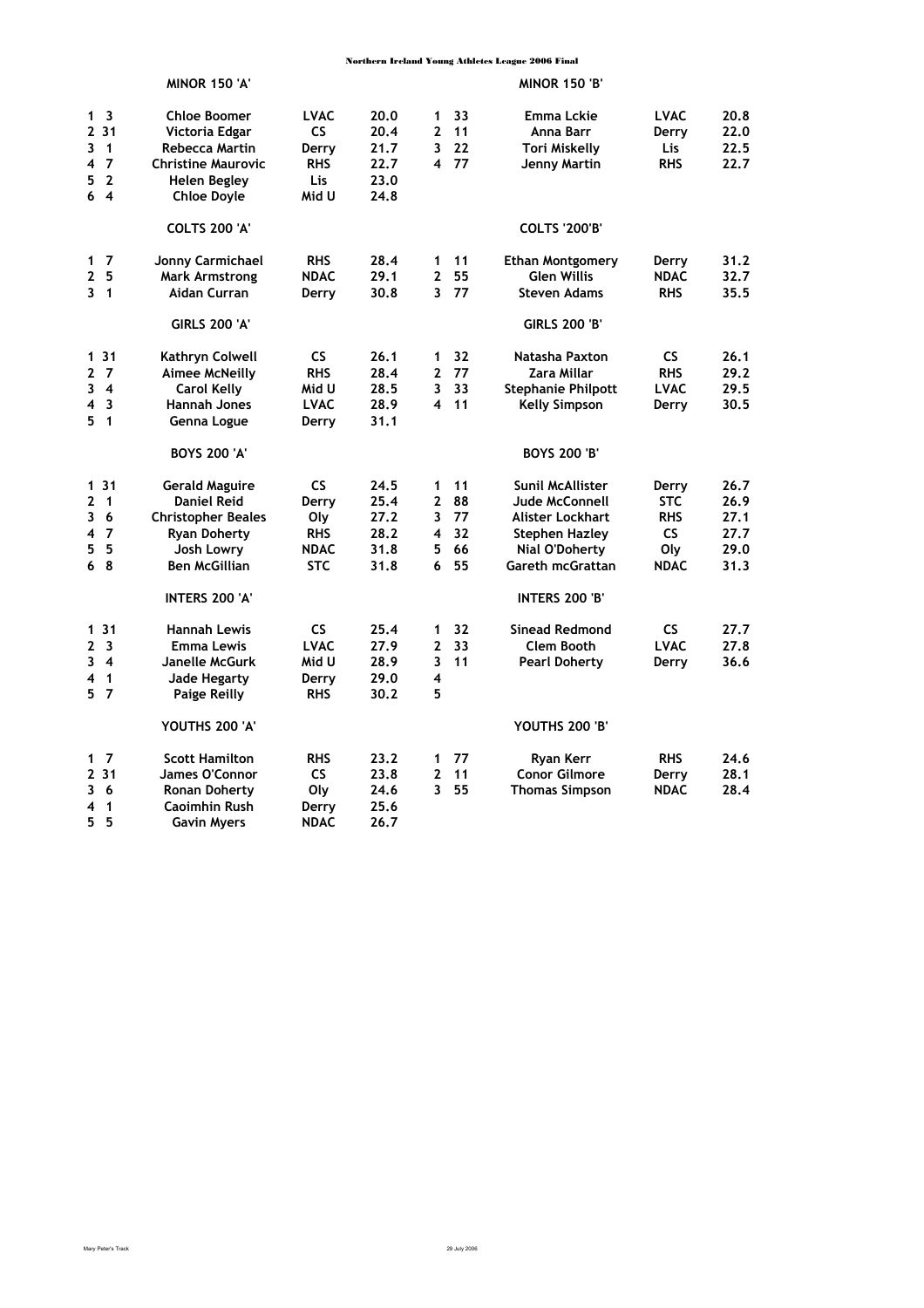|                     | 300 METRES INTER 'A'     |                    |      |              |      | 300 METRES INTER 'B'     |                    |      |
|---------------------|--------------------------|--------------------|------|--------------|------|--------------------------|--------------------|------|
| 131                 | <b>Kim Shaw</b>          | <b>CS</b>          | 42.4 | 1            | 33   | Sophie Ferguson          | LVAC               | 51.9 |
| 2 <sub>3</sub>      | Clem Booth               | <b>LVAC</b>        | 45.2 |              |      |                          |                    |      |
| 3 <sub>2</sub>      | Linzi Herron             | Lis.               | 45.8 |              |      |                          |                    |      |
| $\overline{1}$<br>4 | Nicola Harkin            | Derry              | 48.5 |              |      |                          |                    |      |
| 57                  | <b>Paige Reilly</b>      | <b>RHS</b>         | 50.2 |              |      |                          |                    |      |
|                     | 400 METRES BOYS 'A'      |                    |      |              |      | 400 METRES BOYS 'B'      |                    |      |
| $1 \quad 1$         | <b>Daniel Reid</b>       | Derry              | 58.2 | 1.           | 66   | <b>Niall O'Doherty</b>   | Oly                | 67.2 |
| 28                  | Ciaran Doherty           | <b>STC</b>         | 60.0 | 2            | 77   | <b>Mark Bassett</b>      | <b>RHS</b>         | 69.4 |
| 3 <sub>7</sub>      | <b>Matthew Ramsey</b>    | <b>RHS</b>         | 60.9 | 3            | 11   | Sean Rush                | Derry              | 71.7 |
| 46                  | Conan Lundy              | Oly                | 61.0 |              |      |                          |                    |      |
|                     | 400 METRES YOUTHS 'A'    |                    |      |              |      | 400 METRES YOUTHS 'B'    |                    |      |
| 131                 | Caolan McBride           | <b>CS</b>          | 56.2 | 1            | 77   | Colin Maxwell            | <b>RHS</b>         | 57.5 |
| 27                  | <b>Rory Garnham</b>      | <b>RHS</b>         | 56.8 | 2            | 66   | <b>Conor Murray</b>      | 0ly                | 57.7 |
| 36                  | <b>Ronan Doherty</b>     | 0ly                | 57.3 | 3            | 55   | <b>Michael Patterson</b> | <b>NDAC</b>        | 64.5 |
| 4 5                 | <b>Mark Patterson</b>    | <b>NDAC</b>        | 59.6 |              |      |                          |                    |      |
| 8<br>5              | Jamie Crawford           | <b>STC</b>         | 59.8 |              |      |                          |                    |      |
| 6 <sub>1</sub>      | Sean Paul Campbell       | Derry              | 73.0 |              |      |                          |                    |      |
|                     | <b>MINOR 800 'A'</b>     |                    |      |              |      | <b>MINOR 800 'B'</b>     |                    |      |
| 1 <sup>3</sup>      | Katie Kirk               | LVAC 2.39.7        |      | 1            | 33   | Rebecca Blundell         | LVAC 2.54.8        |      |
| 21                  | Lauren Maguire           | Derry 3.08.2       |      | $\mathbf{2}$ | 11   | Aoife Mullan             | Derry 3.40.0       |      |
| 3 <sub>7</sub>      | Kathryn Barclay          | RHS 3.28.0         |      | 3            | 77   | Victoria Galbraith       | RHS 4.48.5         |      |
|                     | <b>COLTS 800 'A'</b>     |                    |      |              |      | <b>COLTS '800'B'</b>     |                    |      |
| 15                  | <b>Mark Armstrong</b>    | <b>NDAC 2.31.7</b> |      | 1            | 55   | <b>Glen Willis</b>       | <b>NDAC 2.52.6</b> |      |
| 2 3 2               | <b>Robbie Rankin</b>     | $CS$ 2.32.7        |      | 2            | 7    | Steven Adams             | RHS 2.56.2         |      |
| 3 77                | <b>Matthew Pinkerton</b> | RHS 2.51.4         |      | 3            | 11   | Kieran Barrett           | Derry 3.09.7       |      |
| 4 <sub>1</sub>      | Brian McFadden           | Derry 3.02.8       |      |              |      |                          |                    |      |
|                     | <b>GIRLS 800 'A'</b>     |                    |      |              |      | <b>GIRLS 800 'B'</b>     |                    |      |
| $1\quad 3$          | Rebecca Mains            | LVAC 2.48.8        |      | 1            | 33   | <b>Katie Burke</b>       | <b>LVAC 2.54.5</b> |      |
| 2<br>7              | <b>Claire Oakley</b>     | RHS 2.59.2         |      |              |      |                          |                    |      |
| $\mathbf{1}$<br>3   | Genna Logue              | Derry 3.00.0       |      |              |      |                          |                    |      |
|                     | <b>BOYS 800 'A'</b>      |                    |      |              |      | <b>BOYS 800 'B'</b>      |                    |      |
| $1\quad6$           | Ruari Heaney             | Oly 2.30.3         |      | $\mathbf 1$  | 66   | Conan Lundy              | Oly 2.31.5         |      |
| 2 <sub>7</sub>      | Alan Stevenson           | RHS 2.37.9         |      | $\mathbf{2}$ | 77   | David McHenry            | RHS 2.52.5         |      |
| 3 1                 | Sean Rush                | Derry 2.45.0       |      |              | 3 11 | <b>Rory Hooper</b>       | Derry 3.58.0       |      |
| 4 <sub>5</sub>      | <b>Gareth McGrattan</b>  | <b>NDAC 2.48.4</b> |      |              |      |                          |                    |      |
|                     | INTERS 800 'A'           |                    |      |              |      |                          |                    |      |
| 1 <sub>3</sub>      | Carla Bowyer             | LVAC 2.36.7        |      |              |      |                          |                    |      |
| 2 <sub>1</sub>      | Nicola Harkin            | Derry 3.04.7       |      |              |      |                          |                    |      |
|                     | YOUTHS 800 'A'           |                    |      |              |      | YOUTHS 800 'B'           |                    |      |
| $1\quad 5$          | Robin Brown              | <b>NDAC 2.08.3</b> |      | 1.           | 55   | <b>Niall Robinson</b>    | NDAC 2.08.9        |      |
| 28                  | Jamie Crawford           | STC 2.09.4         |      | 2            | 77   | Nathan Cahoon            | RHS 2.39.3         |      |
| 3 1                 | Marcus Christi           | Derry 2.10.7       |      | 3            | 11   | <b>Declan Burns</b>      | Derry 2.40.2       |      |
| 47                  | <b>Colin Maxwell</b>     | RHS 2.29.3         |      |              |      |                          |                    |      |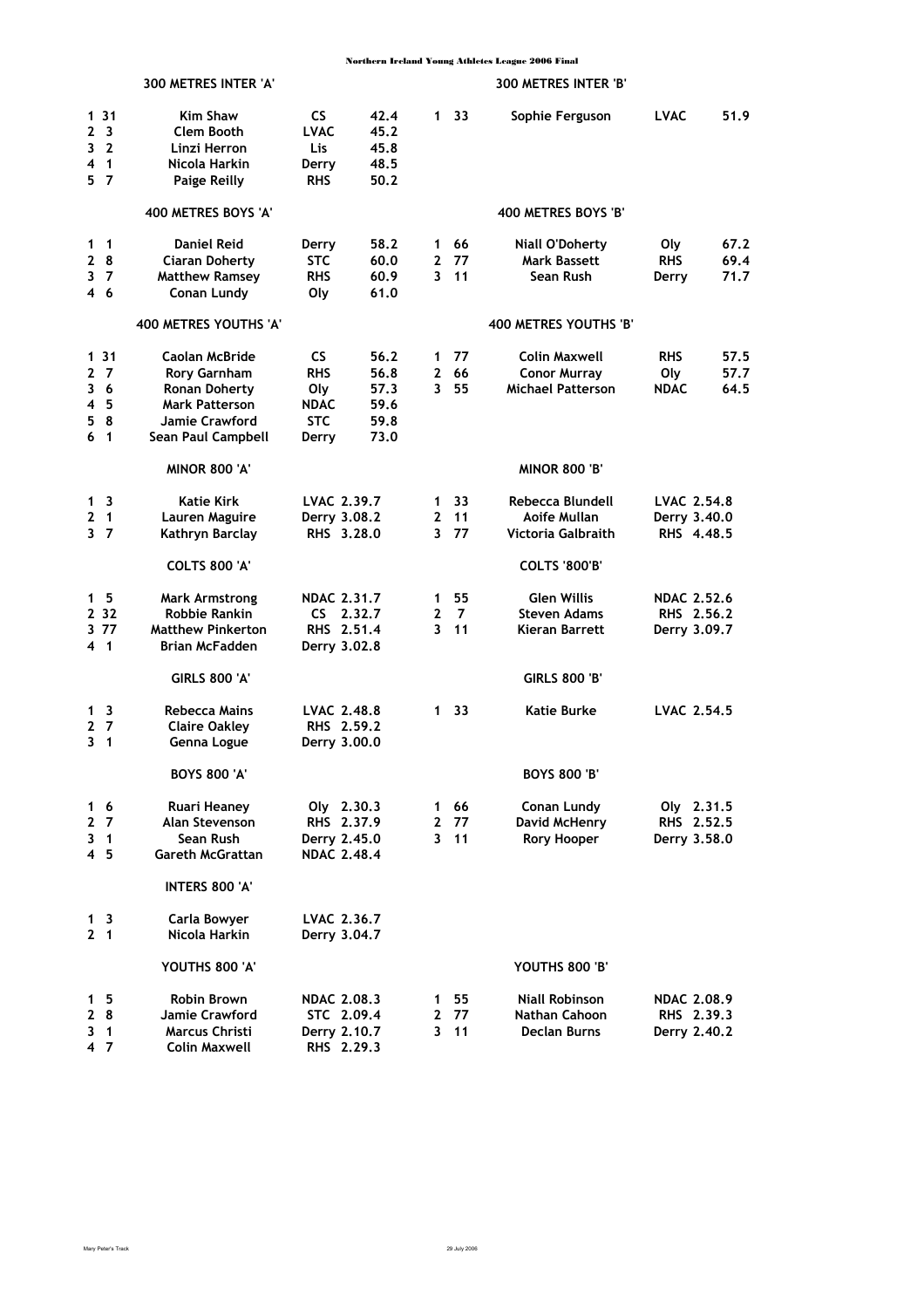|                |                | <b>MINOR 1200 'A'</b>                         |                                  |              |                         | <b>MINOR 1200 'B'</b>    |                    |
|----------------|----------------|-----------------------------------------------|----------------------------------|--------------|-------------------------|--------------------------|--------------------|
| 1 <sup>3</sup> |                | Emma Sharkey                                  | LVAC 4.23.2                      | 1            | 33                      | Lucy Geddes              | LVAC 4.37.0        |
| $2 \quad 1$    |                | Kayleigh Fleming                              | Derry 4.46.3                     | 2            | 11                      | Alisha McCandless        | Derry 4.56.2       |
| 377            |                | Jennifer Fowler                               | RHS 5.02.8                       | 3            | 7                       | Lara Jones               | RHS 5.18.5         |
|                |                | <b>COLTS 1500 'A'</b>                         |                                  |              |                         | <b>COLTS '1500 'B'</b>   |                    |
| 16             |                | Oisin Kavanagh                                | Oly 6.12.9                       | 1.           | $-11$                   | Cahir O'Hagan            | Derry 8.01.1       |
| 27             |                | <b>Steven Campbell</b>                        | RHS 6.25.2                       |              |                         |                          |                    |
| 31             |                | Dale Kelly                                    | Derry 6.40.3                     |              |                         |                          |                    |
|                |                | GIRLS INTER 1500 'A'                          |                                  |              |                         | GIRLS INTER 1500 'B'     |                    |
| 131            |                | Emma McShane                                  | $CS$ 4.58.7                      | 4            | $\overline{\mathbf{1}}$ | <b>Caoimhne McDevitt</b> | Derry 6.41.5       |
| 2 <sub>3</sub> |                | Carla Bowyer                                  | LVAC 5.31.0                      |              |                         |                          |                    |
| 3 11           |                | <b>Grainne Kearns</b>                         | Derry 6.41.5                     |              |                         |                          |                    |
|                |                | <b>BOYS1500 'A'</b>                           |                                  |              |                         | <b>BOYS 1500 'B'</b>     |                    |
| 1 31           |                | Adam Ingram                                   | $CS$ 4.31.3                      | 1            | -32                     | Owen McCabe              | 4.39.5<br>CS.      |
| 2 5            |                | Josh Lowry                                    | <b>NDAC 4.58.9</b>               |              |                         |                          |                    |
| 3.<br>46       | $\mathbf{1}$   | <b>Karl Bradley</b><br><b>Niall O'Doherty</b> | Derry 5.16.2<br>Oly 5.21.7       |              |                         |                          |                    |
|                |                | <b>GIRLS 1500 'A'</b>                         |                                  |              |                         | <b>GIRLS 1500 'B'</b>    |                    |
| 1 <sub>2</sub> |                | Ciara Megeen                                  | Lis 4.58.5                       | 1            | 77                      | <b>Rachel Keys</b>       | RHS 6.03.4         |
| 2 31           |                | Joanne Mills                                  | CS -<br>5.12.7                   | $\mathbf{2}$ | -33                     | Amy Geddes               | LVAC 6.27.2        |
| 3 <sup>3</sup> |                | Kirsty Kee                                    | LVAC 5.40.3                      |              | 1                       | <b>Tannith McDaid</b>    | Derry 8.06.5       |
| 47             |                | Katie McHenry                                 | RHS 6.02.7                       |              |                         |                          |                    |
|                | 44             | <b>Catherine O'Boyle</b>                      | Mid U 7.31.3                     |              |                         |                          |                    |
|                | 11             | Jamie Herron                                  | Derry 7.32.2                     |              |                         |                          |                    |
|                |                | YOUTHS 1500 'A'                               |                                  |              |                         | <b>YOUTHS 1500 'B'</b>   |                    |
| 1 <sub>5</sub> |                | <b>Robin Brown</b>                            | <b>NDAC 4.26.6</b>               | 1            | 55                      | <b>Niall Robinson</b>    | <b>NDAC 4.41.3</b> |
| $\mathbf{2}$   | $\blacksquare$ | Dale Kelly                                    | Derry 4.27.3                     | 2            | 11                      | Cahir O'Hagan            | Derry 5.27.5       |
| 36<br>47       |                | <b>Conor Murray</b><br><b>Thomas Slane</b>    | Oly 4.38.8<br>RHS 5.22.1         | 3            | -77                     | <b>Andrew McNeill</b>    | RHS 6.01.2         |
|                |                | 3000 INTER 'A'                                |                                  |              |                         | <b>INTER 3000 M 'B'</b>  |                    |
| $1 \quad 1$    |                | <b>Caoimhe McDevitt</b>                       | Derry 14.38.5                    |              | $1 \quad 11$            | <b>Grainne Kearns</b>    | Derry 14.53.5      |
|                |                | 3000 BOYS 'A'                                 |                                  |              |                         | 3000 BOYS 'B'            |                    |
| $1\quad7$      |                | <b>James Beckett</b>                          | RHS 12.25.0                      |              | 1 77                    | Michael McMillan         | RHS 14.15.9        |
|                |                | 3000 YOUTHS 'A'                               |                                  |              |                         | 3000 YOUTHS 'B';         |                    |
| 18             |                | <b>Eamon Neeson</b>                           | STC 10.11.1                      |              | 1 55                    | <b>Michael Patterson</b> | NDAC 11.36.4       |
| $2 \quad 1$    |                | <b>Eamon Colhoun</b>                          | Derry 10.20.8                    |              |                         |                          |                    |
| 3 <sub>5</sub> |                | <b>Mark Patterson</b>                         | NDAC 10.22.7                     |              |                         |                          |                    |
| 4 7            |                | <b>Thomas Slane</b>                           | RHS 11,55.4                      |              |                         |                          |                    |
|                |                | 1500 S/C YOUTHS 'A'                           |                                  |              |                         | 1500 S/C YOUTHS 'B'      |                    |
| $1 \quad 1$    |                | <b>Eamon Colhoun</b>                          | Derry 5.24.8                     |              | $1 \quad 11$            | Sean Paul Campbell       | Derry 7.33.4       |
| 2<br>37        | - 5            | <b>Thomas Simpson</b><br><b>Thomas Slane</b>  | <b>NDAC 5.45.8</b><br>RHS 6.20.7 |              |                         |                          |                    |
|                |                |                                               |                                  |              |                         |                          |                    |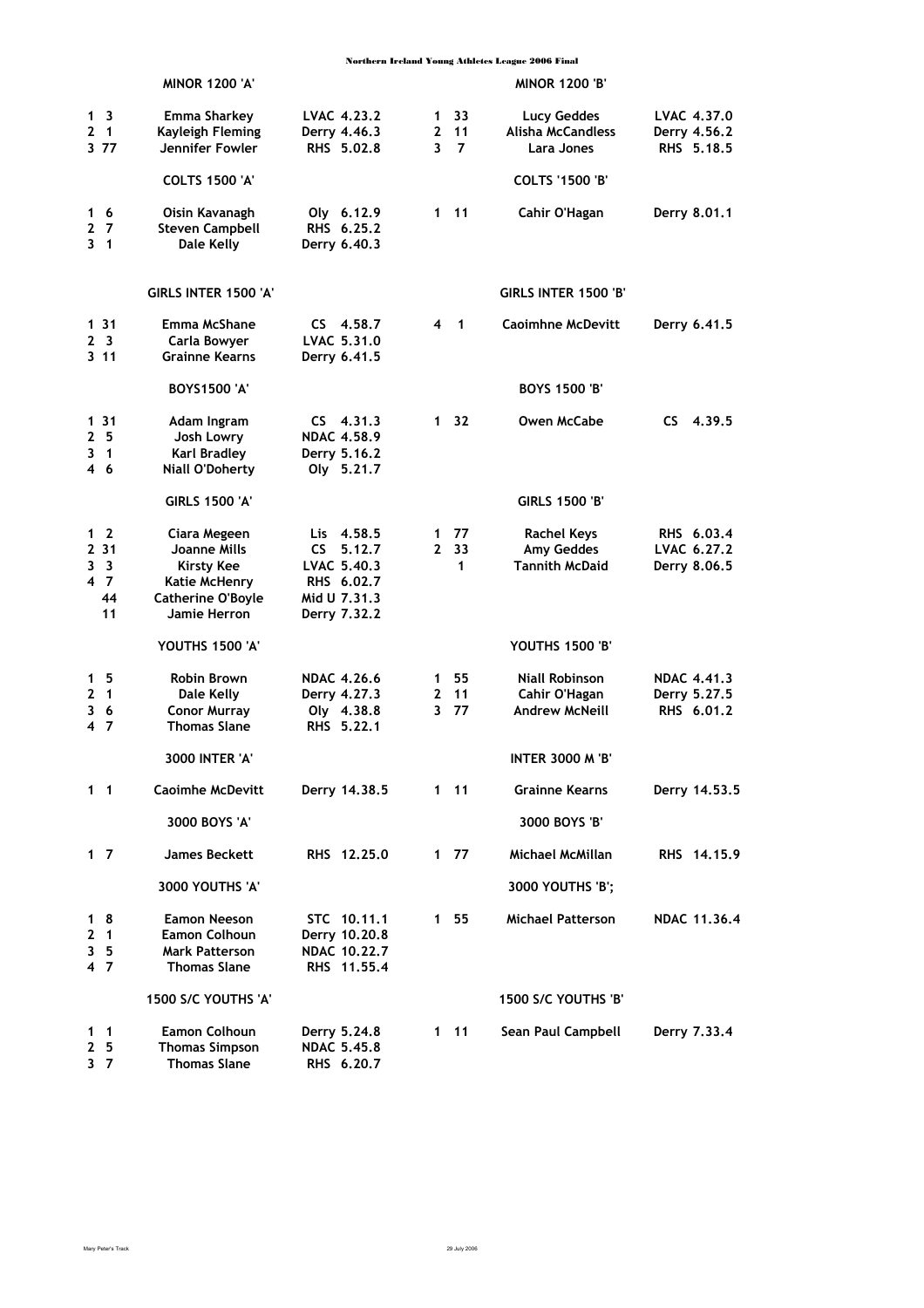|                                         | <b>MINOR 70 HURDLES 'A'</b>  |             |      |              |                 | <b>MINOR 70 HURDLES 'B'</b>  |             |      |
|-----------------------------------------|------------------------------|-------------|------|--------------|-----------------|------------------------------|-------------|------|
| $\overline{\mathbf{3}}$<br>1            | <b>Lucy Geddes</b>           | <b>LVAC</b> | 13.2 | 1            | 77              | Gillian Rankin               | <b>RHS</b>  | 14.0 |
| $\mathbf{2}$<br>$\overline{7}$          | Jennifer Fowler              | <b>RHS</b>  | 13.4 | $\mathbf{z}$ | 11              | Anna Barr                    | Derry       | 15.2 |
| 3 <sub>2</sub>                          | <b>Clare Cooley</b>          | Lis.        | 13.8 | 3            | 33              | Cydnie McCullagh             | <b>LVAC</b> | 16.5 |
| $\overline{1}$<br>4                     | <b>Alex McDaid</b>           | Derry       | 14.0 | 4            | 44              | Amy Campbell                 | Mid U       | 21.9 |
| 54                                      | Paula McWilliams             | Mid U       | 16.2 | 5            |                 |                              |             |      |
|                                         | <b>COLTS 75 HURDLES 'A'</b>  |             |      |              |                 | <b>COLTS 75 HURDLES 'B'</b>  |             |      |
| $1\quad 7$                              | Callum Graham                | <b>RHS</b>  | 15.1 | 1            | 77              | Jonny Carmichael             | <b>RHS</b>  | 15.9 |
| 2 <sub>5</sub>                          | <b>Michael Donaldson</b>     | <b>NDAC</b> | 15.6 | $\mathbf{2}$ | 11              | <b>Brian McFadden</b>        | Derry       | 17.9 |
| 38                                      | Liam McGillian               | <b>STC</b>  | 15.7 |              |                 |                              |             |      |
| 4 3 2                                   | <b>Steve Ward</b>            | <b>CS</b>   | 16.4 |              |                 |                              |             |      |
| 5 <sub>1</sub>                          | <b>Ethan Montgomery</b>      | Derry       | 16.9 |              |                 |                              |             |      |
|                                         | <b>GIRLS 75 HURDLES 'A'</b>  |             |      |              |                 | <b>GIRLS 75 HURDLES 'B'</b>  |             |      |
| $1\quad7$                               | <b>Aimee McNeilly</b>        | <b>RHS</b>  | 12.7 | $\mathbf{1}$ | 77              | Zara Millar                  | <b>RHS</b>  | 13.9 |
| $\mathbf{2}$<br>$\overline{\mathbf{1}}$ | <b>Emma Doherty</b>          | Derry       | 13.0 | $\mathbf{2}$ | 33              | <b>Tara Campbell</b>         | <b>LVAC</b> | 15.4 |
| 3 <sub>2</sub>                          | Sarah McIlmoyle              | Lis         | 13.2 | 3            | 11              | Sarah Kelly                  | Derry       | 16.1 |
| 4 <sub>3</sub>                          | <b>Amy Geddes</b>            | <b>LVAC</b> | 20.1 |              |                 |                              |             |      |
|                                         | <b>BOYS 80 HURDLES 'A'</b>   |             |      |              |                 | <b>BOYS 80 HURDLES 'B'</b>   |             |      |
| 1 <sub>5</sub>                          | Stephen Colwell              | <b>NDAC</b> | 12.7 | $\mathbf 1$  | 77              | Stephen Cunningham           | <b>RHS</b>  | 12.4 |
| 2 <sub>7</sub>                          | <b>Matthew Ramsey</b>        | <b>RHS</b>  | 12.7 | $\mathbf{2}$ | 11              | <b>Daniel Reid</b>           | Derry       | 14.2 |
| 3<br>$\blacksquare$                     | <b>Karl Bradley</b>          | Derry       | 13.5 | 3            | 55              | <b>Jack Campton</b>          | <b>NDAC</b> | 16.5 |
| 4 6                                     | <b>Ruairi Heaney</b>         | Oly         | 16.3 |              |                 |                              |             |      |
|                                         | <b>INTERS 80 HURDLES 'A'</b> |             |      |              |                 | <b>INTERS 80 HURDLES 'B'</b> |             |      |
| $1\quad 2$                              | Samantha Miskelly            | Lis         | 12.3 | 1            | 22              | <b>Debbie Porteous</b>       | <b>Lis</b>  | 12.9 |
| 2 <sub>7</sub>                          | Hannah Coey                  | <b>RHS</b>  | 12.4 |              | 2, 33           | Niamh Campbell               | <b>LVAC</b> | 17.4 |
| 3.32                                    | <b>Katie Hewitt</b>          | CS.         | 13.0 |              |                 |                              |             |      |
| 4 <sup>3</sup>                          | Sophia McKeever              | <b>LVAC</b> | 16.5 |              |                 |                              |             |      |
| 5 <sub>1</sub>                          | Sarah Mason                  | Derry       | 17.4 |              |                 |                              |             |      |
|                                         | YOUTHS 100 HURDLES 'A'       |             |      |              |                 | YOUTHS 100 HURDLES 'B'       |             |      |
| $1 \quad 1$                             | <b>Malcolm Peoples</b>       | Derry       | 15.6 |              | $1 \quad 11$    | <b>Conor Gilmore</b>         | Derry       | 20.4 |
| 2 3 1                                   | <b>Damien McIlroy</b>        | <b>CS</b>   | 15.6 |              |                 |                              |             |      |
|                                         | 400 HURDLES YOUTHS 'A'       |             |      |              |                 | 400 HURDLES YOUTHS 'B'       |             |      |
| $1\quad 7$                              | <b>Rory Garnham</b>          | <b>RHS</b>  | 65.3 |              | 177             | Nathan Cahoon                | <b>RHS</b>  | 71.5 |
| 2 <sub>5</sub>                          | <b>Matthew Heaney</b>        | <b>NDAC</b> | 69.1 |              |                 |                              |             |      |
| $3 \quad 1$                             | <b>Caoimhe Rush</b>          | Derry       | 70.7 |              |                 |                              |             |      |
|                                         | 300 HURDLES INTER 'A'        |             |      |              |                 | 300 HURDLES INTER 'B'        |             |      |
| $131$                                   | Katie Hewitt                 | <b>CS</b>   | 48.8 |              | 1 <sub>33</sub> | Niamh Campbell               | <b>LVAC</b> | 59.7 |
| 2 <sub>7</sub>                          | Hannah Coey                  | <b>RHS</b>  | 50.9 |              |                 |                              |             |      |
| 3 <sup>3</sup>                          | Sophia McKeever              | <b>LVAC</b> | 59.1 |              |                 |                              |             |      |
| 4 <sub>1</sub>                          | Sarah Mason                  | Derry       | 61.7 |              |                 |                              |             |      |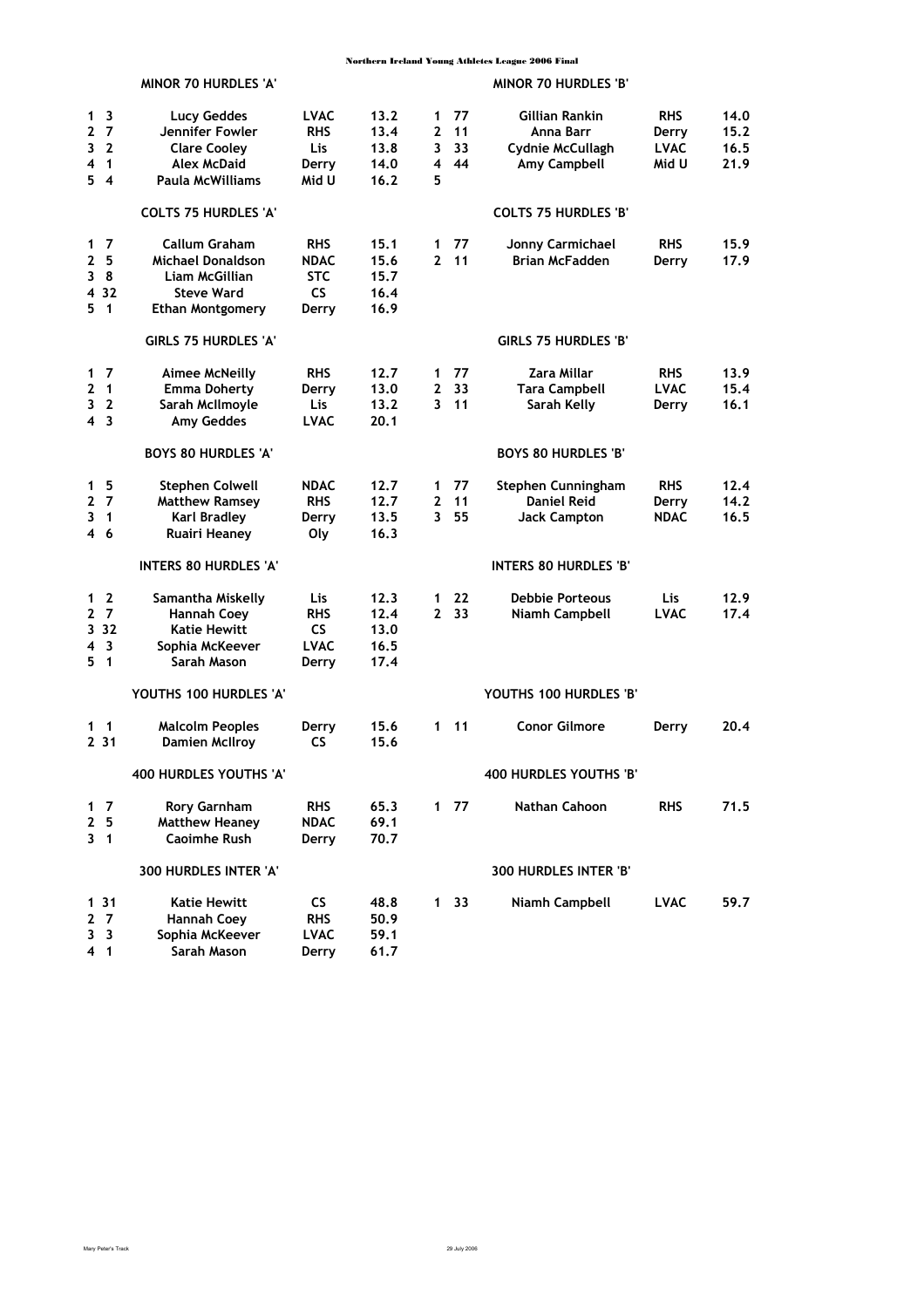|                                                         |                              | HIGH JUMP MINOR 'A'                                                                                            |                                                       |                                           |                   |                            | <b>HIGH JUMP MINOR 'B'</b>                                           |                                    |                      |
|---------------------------------------------------------|------------------------------|----------------------------------------------------------------------------------------------------------------|-------------------------------------------------------|-------------------------------------------|-------------------|----------------------------|----------------------------------------------------------------------|------------------------------------|----------------------|
| 1 <sub>2</sub><br>$\mathbf{2}$<br>3<br>4 <sub>1</sub>   | $\overline{\mathbf{3}}$<br>7 | <b>Alex Herron</b><br><b>Chloe Boomer</b><br>Jennifer Fowler<br>Keighleigh Flemming                            | Lis<br><b>LVAC</b><br><b>RHS</b><br>Derry             | 1.35<br>1.30<br>1.20<br>1.15              | 1<br>2<br>3       | 22<br>77<br>33             | <b>Claire Cooley</b><br><b>Chelsea Stewart</b><br><b>Leah Clarke</b> | Lis<br><b>RHS</b><br><b>LVAC</b>   | 1.15<br>1.15<br>1.10 |
|                                                         |                              | <b>HIGH JUMP COLTS 'A'</b>                                                                                     |                                                       |                                           |                   |                            | HIGH JUMP COLTS 'B'                                                  |                                    |                      |
| $1\quad 7$<br>2 3 2<br>$3 \quad 1$                      |                              | Stephen Campbell<br>Thomas Wilson<br><b>Ethan Montgomery</b>                                                   | <b>RHS</b><br><b>CS</b><br>Derry                      | 1.25<br>1.20<br>1.15                      | 1<br>2<br>3       | 77<br>31<br>11             | <b>Callum Graham</b><br><b>Stevie Ward</b><br><b>Paul Barrett</b>    | <b>RHS</b><br>CS.<br>Derry         | 1.25<br>1.10<br>1.05 |
|                                                         |                              | HIGH JUMP GIRLS 'A'                                                                                            |                                                       |                                           |                   |                            | HIGH JUMP GIRLS 'B'                                                  |                                    |                      |
| 1 <sup>3</sup><br>2 31<br>3 <sub>1</sub><br>4 7         |                              | <b>Shannon Turkington</b><br><b>Kerrie Craig</b><br>Jamie Herron<br><b>Aimee McNeilly</b>                      | <b>LVAC</b><br><b>CS</b><br>Derry<br><b>RHS</b>       | 1.40<br>1.40<br>1.35<br>1.25              | 1                 | 33<br>$2 = 77$<br>$2 = 11$ | Jodie Robinson<br><b>Rachel Keys</b><br>Sarah Kelly                  | <b>LVAC</b><br><b>RHS</b><br>Derry | 1.30<br>1.10<br>1.10 |
|                                                         |                              | HIGH JUMP BOYS 'A'                                                                                             |                                                       |                                           |                   |                            | HIGH JUMP BOYS 'B'                                                   |                                    |                      |
| 1<br>28<br>3<br>4 31<br>56                              | 7<br>$\overline{\mathbf{1}}$ | Stephen Cunningham<br>Jude McConnell<br><b>Emmett Gallager</b><br><b>Christy Davis</b><br><b>Ruari Heaney</b>  | <b>RHS</b><br><b>STC</b><br>Derry<br><b>CS</b><br>Oly | 1.60<br>1.50<br>1.45<br>1.45<br>1.30      | 1<br>$\mathbf{2}$ | 77<br>11                   | John Quigg<br>Ndompeui Doherty                                       | <b>RHS</b><br>Derry                | 1.45<br>1.30         |
|                                                         |                              | HIGH JUMP INTER 'A'                                                                                            |                                                       |                                           |                   |                            |                                                                      |                                    |                      |
| 1 <sub>2</sub><br>$\mathbf{2}$<br>3 <sub>1</sub><br>4 7 | $\overline{\mathbf{4}}$      | Linzi Herron<br>Janelle McGurk<br>Nicola Harkin<br>Lori Moore                                                  | Lis<br>Mid U<br>Derry<br><b>LVAC</b>                  | 1.55<br>1.40<br>1.30<br>1.20              |                   |                            |                                                                      |                                    |                      |
|                                                         |                              | HIGH JUMP YOUTHS 'A'                                                                                           |                                                       |                                           |                   |                            | HIGH JUMP YOUTHS 'B'                                                 |                                    |                      |
| $1\quad1$<br>$2 = 5$<br>$2 = 7$<br>46                   |                              | Igho Diegbe<br><b>Niall Robinson</b><br><b>Rory Garnham</b><br><b>Keelan McCafferty</b>                        | Derry<br><b>NDAC</b><br><b>RHS</b><br>Oly             | 1.45<br>1.40<br>1.40<br>1.35              | 1<br>$\mathbf{2}$ | 11<br>77                   | <b>Declan Burns</b><br><b>Andrew McNeill</b>                         | Derry<br><b>RHS</b>                | 1.40<br>1.35         |
|                                                         |                              | TRIPLE JUMP YOUTHS 'A'                                                                                         |                                                       |                                           |                   |                            | TRIPLE JUMP YOUTHS 'B'                                               |                                    |                      |
| 131<br>28<br>3<br>4 7<br>56                             | $\overline{1}$               | Caolan McBride<br>Sean McBride<br><b>Malcolm Peoples</b><br><b>Andrew McNeill</b><br><b>Caolan McCalfferty</b> | <b>CS</b><br><b>STC</b><br>Derry<br><b>RHS</b><br>Oly | 12.07<br>12.05<br>11.75<br>11.23<br>10.12 |                   | $1 \quad 32$               | Fiyan Olayisade                                                      | <b>CS</b>                          | 10.47                |
|                                                         |                              | TRIPLE JUMP INTER 'A'                                                                                          |                                                       |                                           |                   |                            | TRIPLE JUMP INTER 'B'                                                |                                    |                      |
| $1\quad 2$<br>2, 31<br>3 <sup>3</sup><br>4 1            |                              | <b>Debbie Porteous</b><br>Charlene Mullan<br>Sophia McKeever<br><b>Rachel McGuinness</b>                       | Lis,<br><b>CS</b><br><b>LVAC</b><br>Derry             | 11.00<br>10.63<br>9.91<br>8.61            | 1<br>2<br>3       | 32<br>33<br>11             | <b>Rachel McElhinney</b><br>Lori Moore<br>Georgina Brown             | CS<br><b>LVAC</b><br>Derry         | 9.85<br>9.83<br>8.14 |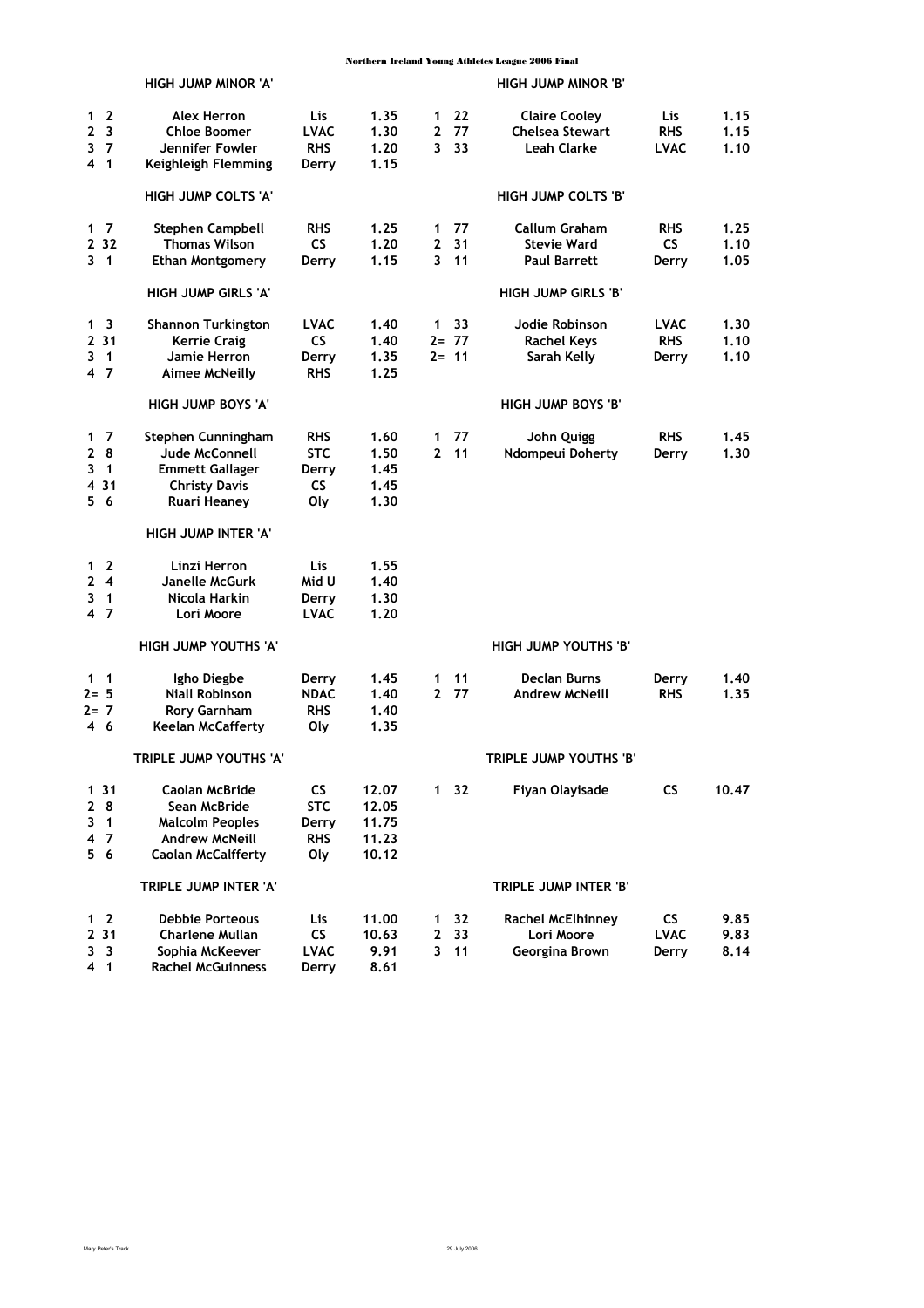|                                         | LONG JUMP MINOR 'A'        |             |      |                         |              | LONG JUMP MINOR 'B'      |             |      |
|-----------------------------------------|----------------------------|-------------|------|-------------------------|--------------|--------------------------|-------------|------|
| 131                                     | Victoria Edgar             | <b>CS</b>   | 4.39 | 1                       | 33           | Cydnie McCullough        | <b>LVAC</b> | 3.72 |
| $\mathbf{2}$<br>$\overline{2}$          | <b>Alex Herron</b>         | Lis         | 4.25 | $\overline{2}$          | 11           | Lauren Maguire           | Derry       | 3.40 |
| $\overline{1}$<br>3                     | <b>Alix McDaid</b>         | Derry       | 4.19 | 3                       | 77           | Gillian Rankin           | <b>RHS</b>  | 3.09 |
| $\overline{\mathbf{3}}$<br>4            | <b>Leah Clarke</b>         | <b>LVAC</b> | 3.94 | 4                       | 22           | Tori Miskelly            | Lis         | 2.68 |
| $\overline{7}$<br>5                     | Jenny Martin               | <b>RHS</b>  | 3.53 | 5.                      | 44           | <b>Chloe Doyle</b>       | Mid U       | 2.50 |
| 6 <sub>4</sub>                          | <b>Paula McWilliams</b>    | Mid U       | 2.61 |                         |              |                          |             |      |
|                                         | LONG JUMP COLTS 'A'        |             |      |                         |              | LONG JUMP COLTS 'B'      |             |      |
| - 8<br>$\mathbf{1}$                     | Liam McGillian             | <b>STC</b>  | 4.06 | 1                       | 77           | <b>Matthew Pinkerton</b> | <b>RHS</b>  | 3.67 |
| 2 <sub>7</sub>                          | <b>Stephen Campbell</b>    | <b>RHS</b>  | 3.99 | $\mathbf{z}$            | 55           | Louis Atkinson           | <b>NDAC</b> | 3.32 |
| - 5<br>3                                | <b>Michael Donaldson</b>   | <b>NDAC</b> | 3.60 | $\overline{\mathbf{3}}$ | 11           | <b>Paul Barrett</b>      | Derry       | 3.24 |
| 4 <sub>1</sub>                          | <b>Kiaran Barrett</b>      | Derry       | 3.36 |                         |              |                          |             |      |
|                                         | <b>LONG JUMP GIRLS 'A'</b> |             |      |                         |              | LONG JUMP GIRLS 'B'      |             |      |
| $\overline{\mathbf{3}}$<br>$\mathbf{1}$ | Jamie Leigh Jordan         | <b>LVAC</b> | 4.86 | 1                       | 33           | Natalie Smyth            | <b>LVAC</b> | 4.09 |
| $\mathbf{2}$<br>$\overline{1}$          | Sarah Kelly                | Derry       | 4.10 | 2                       | 11           | <b>Emma Doherty</b>      | Derry       | 4.08 |
| $\overline{\mathbf{4}}$<br>3            | <b>Carol Kelly</b>         | Mid U       | 4.06 | $\overline{\mathbf{3}}$ | 77           | <b>Clare Oakley</b>      | <b>RHS</b>  | 3.27 |
| 4 7                                     | Katie McHenry              | <b>RHS</b>  | 3.82 |                         |              |                          |             |      |
|                                         | LONG JUMP BOYS 'A'         |             |      |                         |              | LONG JUMP BOYS 'B'       |             |      |
| 131                                     | <b>Michael McShane</b>     | <b>CS</b>   | 5.31 | 1                       | 32           | Jonathan McIlfatrick     | <b>CS</b>   | 4.87 |
| 8<br>2                                  | <b>Ciaran Doherty</b>      | <b>STC</b>  | 4.92 | 2                       | 88           | <b>Ben McGillian</b>     | <b>STC</b>  | 4.64 |
| 36                                      | John Coyle                 | Oly         | 4.90 | 3                       | 77           | John Quigg               | <b>RHS</b>  | 4.59 |
| - 7<br>4                                | Stephen Cunningham         | <b>RHS</b>  | 4.87 | 4                       | 55           | <b>Jack Campton</b>      | <b>NDAC</b> | 4.15 |
| 5.11                                    | <b>Emmett Gallagher</b>    | Derry       | 4.78 | 5                       | $\mathbf{1}$ | Ndompeui Doherty         | Derry       | 3.05 |
| 6 <sub>5</sub>                          | <b>Stephen Colwell</b>     | <b>NDAC</b> | 4.75 |                         |              |                          |             |      |
|                                         | LONG JUMP INTER 'A'        |             |      |                         |              | LONG JUMP INTER 'B'      |             |      |
| 1 <sub>2</sub>                          | Linzi Herron               | Lis         | 5.41 | 1                       | 22           | Laura McKeown            | Lis         | 4.92 |
| 2 3 1                                   | <b>Hannah Lewis</b>        | <b>CS</b>   | 5.36 | $\overline{2}$          | 32           | <b>Katie Hewitt</b>      | <b>CS</b>   | 4.79 |
| $\overline{\mathbf{3}}$<br>3            | <b>Emma Lewis</b>          | <b>LVAC</b> | 4.55 | 3                       | 33           | Lori Moore               | <b>LVAC</b> | 4.30 |
| 4 <sub>1</sub>                          | <b>Rachel McGuinness</b>   | Derry       | 3.88 | 4                       | 11           | <b>Caomihe McDevitt</b>  | Derry       | 3.43 |
|                                         | LONG JUMP YOUTHS 'A'       |             |      |                         |              | LONG JUMP YOUTHS 'B'     |             |      |
| 131                                     | Caolan McBride             | <b>CS</b>   | 5.98 | 1                       | 88           | <b>Eamon Neeson</b>      | <b>STC</b>  | 4.48 |
| $\mathbf{2}$<br>$\overline{\mathbf{1}}$ | Igho Diegbe                | Derry       | 5.60 | $\mathbf{2}$            | 77           | <b>Colin Maxwell</b>     | <b>RHS</b>  | 4.46 |
| 8<br>3                                  | Sean McBride               | <b>STC</b>  | 5.60 | 3                       | 11           | <b>Eamon Colhoun</b>     | Derry       | 4.32 |
| $\overline{7}$<br>4                     | <b>Scott Hamilton</b>      | <b>RHS</b>  | 5.31 | 4                       | 55           | <b>Michael Patterson</b> | <b>NDAC</b> | 4.27 |
| 5<br>5                                  | <b>Matthew Heaney</b>      | <b>NDAC</b> | 5.17 |                         |              |                          |             |      |
| 6<br>6                                  | Caolan McCafferty          | Olv         | 4.59 |                         |              |                          |             |      |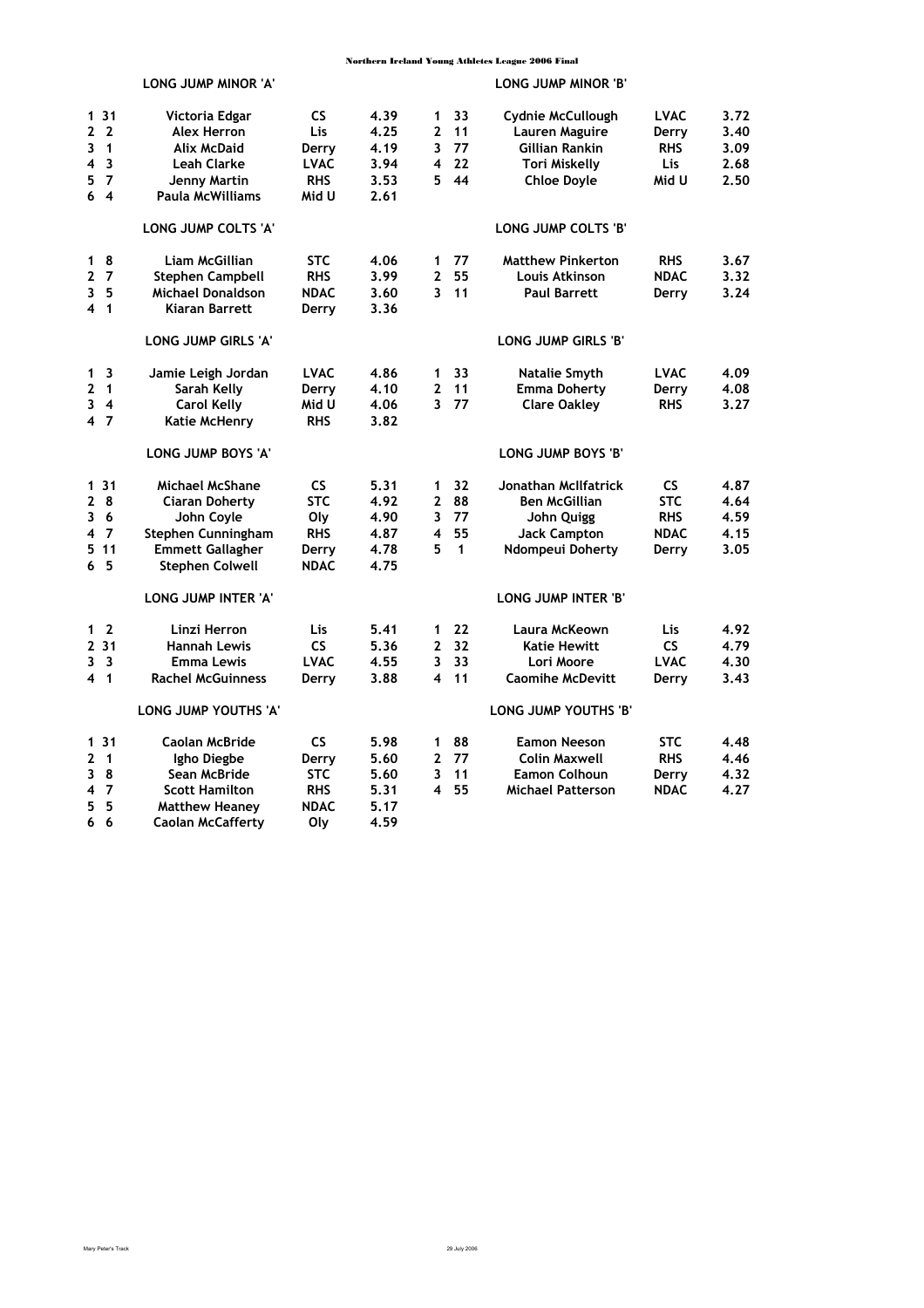|                                                                                                           | <b>SHOT PUT MINOR 'A'</b>                                                                                                    |                                                                |                                               |                                       |                          | <b>SHOT PUTT MINOR 'B'</b>                                             |                                    |                      |
|-----------------------------------------------------------------------------------------------------------|------------------------------------------------------------------------------------------------------------------------------|----------------------------------------------------------------|-----------------------------------------------|---------------------------------------|--------------------------|------------------------------------------------------------------------|------------------------------------|----------------------|
| $\overline{1}$<br>$\mathbf{1}$<br>$\mathbf{2}$<br>$\overline{7}$<br>3<br>$\overline{4}$<br>4 <sub>3</sub> | Alisha McCandless<br><b>Catherine Barclay</b><br>Amy Campbell<br><b>Cydnie McCullough</b>                                    | Derry<br><b>RHS</b><br>Mid U<br><b>LVAC</b>                    | 6.83<br>6.73<br>5.54<br>5.54                  | $\mathbf 1$<br>$\overline{2}$         | 11<br>33<br>3 77         | Niamh Furey<br><b>Leah Clarke</b><br>Gillian Rankin                    | Derry<br><b>LVAC</b><br><b>RHS</b> | 5.42<br>5.25<br>5.23 |
|                                                                                                           | SHOT PUTT COLTS 'A'                                                                                                          |                                                                |                                               |                                       |                          | <b>SHOT PUTT COLTS 'B'</b>                                             |                                    |                      |
| $1\quad7$<br>$\mathbf{2}$<br>$\overline{1}$<br>3<br>- 5<br>4 6                                            | Jonathan Carmichael<br><b>James Murphy</b><br><b>Matthew Hamilton</b><br>Oisin Kavanagh                                      | <b>RHS</b><br>Derry<br><b>NDAC</b><br>Oly                      | 7.10<br>6.14<br>5.28<br>4.88                  | 1<br>$\mathbf{2}$                     | 55<br>66<br>$3 - 11$     | Louis Atkinson<br><b>Stephen Adams</b><br>Cahir O'Hagan                | <b>NDAC</b><br>Oly<br>Derry        | 5.15<br>3.98<br>3.79 |
|                                                                                                           | <b>SHOT PUTT GIRLS 'A'</b>                                                                                                   |                                                                |                                               |                                       |                          | <b>SHOT PUTT GIRLS 'B'</b>                                             |                                    |                      |
| $\overline{2}$<br>1<br>$\overline{2}$<br>$\overline{\mathbf{3}}$<br>$\overline{7}$<br>3<br>4 <sub>1</sub> | <b>Rachel Wilson</b><br>Jordan McCulla<br><b>Janice Scott</b><br><b>Orlagh Deery</b>                                         | Lis<br><b>LVAC</b><br><b>RHS</b><br>Derry                      | 7.57<br>7.32<br>6.32<br>5.26                  | 1<br>$\overline{2}$                   | 22<br>33<br>$3$ 11       | Emma Brown<br><b>Amy Geddes</b><br><b>Aoife Hegarty</b>                | <b>Lis</b><br><b>LVAC</b><br>Derry | 7.06<br>5.34<br>5.06 |
|                                                                                                           | SHOT PUTT BOYS 'A'                                                                                                           |                                                                |                                               |                                       |                          | SHOT PUTT BOYS 'B'                                                     |                                    |                      |
| 16<br>2 3 1<br>3 88<br>4 77<br>5 11<br>65                                                                 | Kevin McLaughlin<br><b>Andrew Doyle</b><br>Jude McCormack<br>Ryan Doherty<br><b>Eunan Francis</b><br><b>Connor McGrattan</b> | Oly<br>CS.<br><b>STC</b><br><b>RHS</b><br>Derry<br><b>NDAC</b> | 11.25<br>11.06<br>8.5<br>7.82<br>7.57<br>7.39 | $\mathbf 1$<br>$\mathbf{2}$<br>3<br>4 | 66<br>$\mathbf{1}$<br>55 | <b>Christopher Beales</b><br><b>Jack McCann</b><br><b>Jack Campton</b> | Oly<br>Derry<br><b>NDAC</b>        | 8.01<br>6.94<br>5.97 |
|                                                                                                           | SHOT PUTT INTERS 'A'                                                                                                         |                                                                |                                               |                                       |                          | <b>SHOT PUTT INTERS 'B'</b>                                            |                                    |                      |
| $\overline{1}$<br>1<br>7<br>$\mathbf{2}$<br>3 <sub>3</sub>                                                | <b>Pearl Doherty</b><br>Andrea Long<br>Carla Bowyer                                                                          | Derry<br><b>RHS</b><br><b>LVAC</b>                             | 8.27<br>6.96<br>5.91                          | 1<br>$\mathbf{2}$                     | 11<br>33                 | Georgina Brown<br>Christina Orr                                        | Derry<br><b>LVAC</b>               | 7.23<br>4.86         |
|                                                                                                           | SHOT PUTT YOUTHS 'A'                                                                                                         |                                                                |                                               |                                       |                          | SHOT PUTT YOUTHS 'B'                                                   |                                    |                      |
| 1<br>$\overline{1}$<br>2 3 1<br>3<br>$\overline{7}$<br>4<br>6<br>5.<br>5                                  | Igho Diegbe<br>Adam McMullan<br><b>Craig McCoy</b><br><b>Gavin Moran</b><br><b>Robin Brown</b>                               | Derry<br><b>CS</b><br><b>RHS</b><br>Oly<br><b>NDAC</b>         | 11.87<br>9.51<br>8.05<br>6.20<br>5.34         | 1<br>$\mathbf{2}$<br>3<br>4           | 11<br>77                 | <b>Matthew Crogan</b><br><b>Jeff Anderson</b>                          | Derry<br><b>RHS</b>                | 9.24<br>7.68         |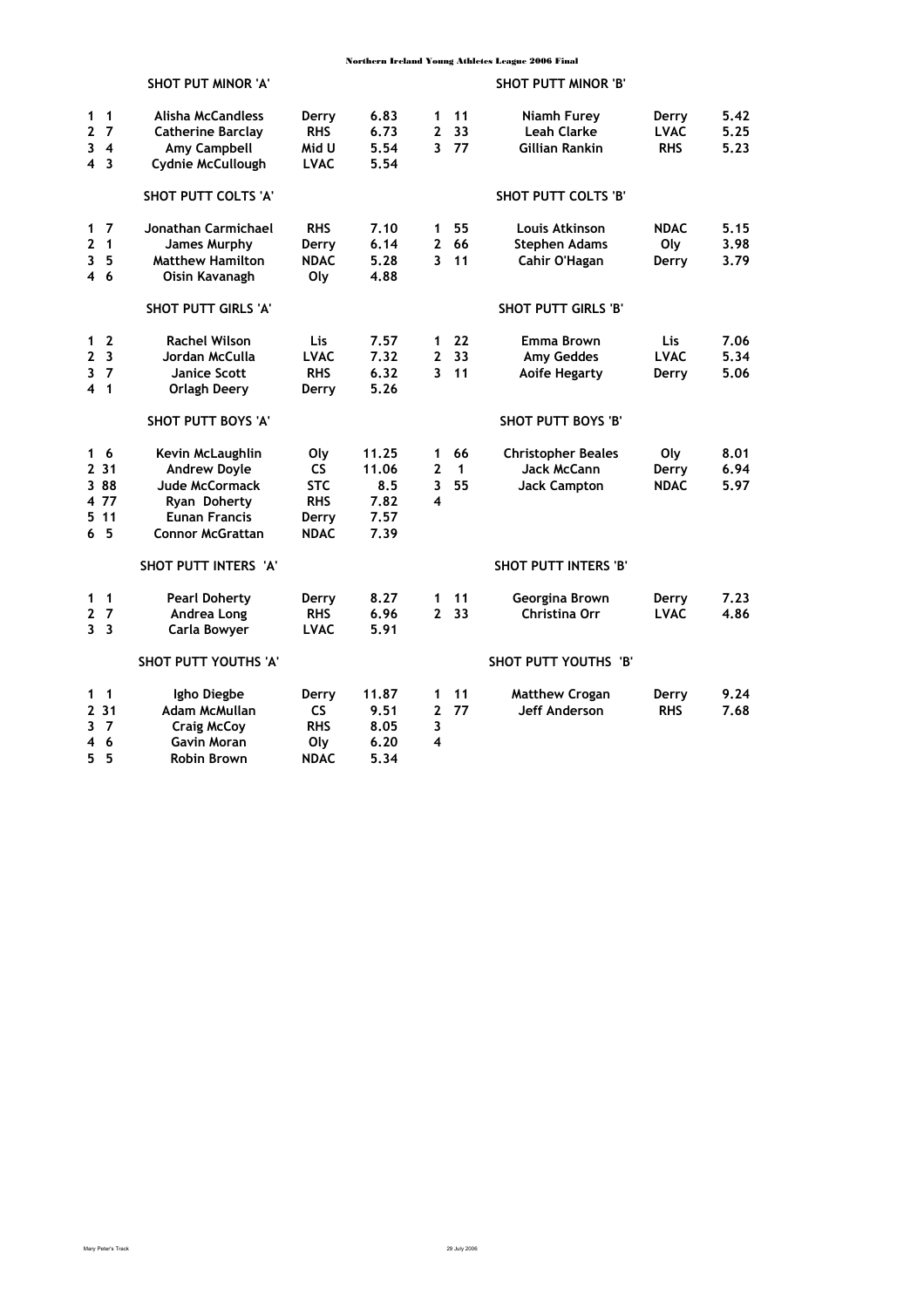|                                                                                | <b>DISCUS GIRLS 'A'</b>                                                                                                         |                                                         |                                                    |                             |                              | <b>DISCUS GIRLS 'B'</b>                                                                |                                                         |                                          |
|--------------------------------------------------------------------------------|---------------------------------------------------------------------------------------------------------------------------------|---------------------------------------------------------|----------------------------------------------------|-----------------------------|------------------------------|----------------------------------------------------------------------------------------|---------------------------------------------------------|------------------------------------------|
| $1\quad 7$<br>-3<br>2<br>3<br>$\overline{1}$<br>$\overline{2}$<br>4<br>54      | <b>Rachel Keys</b><br>Jodie Murphy<br><b>Kelly Simpson</b><br><b>Rachel Wilson</b><br><b>Catherine O'Boyle</b>                  | <b>RHS</b><br><b>LVAC</b><br>Derry<br>Lis<br>Mid U      | 20.71<br>18.21<br>18.19<br>14.29<br>13.16          | 1<br>$\mathbf{2}$<br>3<br>4 | 33<br>77<br>22<br>11         | Jordan McCulla<br><b>Janice Scott</b><br>Emma Brown<br>Genna Logue                     | <b>LVAC</b><br><b>RHS</b><br>Lis<br>Derry               | 17.46<br>16.30<br>13.40<br>11.15         |
|                                                                                | <b>DISCUS BOYS 'A'</b>                                                                                                          |                                                         |                                                    |                             |                              | <b>DISCUS BOYS 'B'</b>                                                                 |                                                         |                                          |
| 131<br>$\overline{\mathbf{1}}$<br>2<br>-7<br>3<br>-8<br>4<br>55                | <b>Andrew Doyle</b><br>Jack McCann<br>Mark Bassett<br><b>Mark Devlin</b><br>Gareth McGrattan                                    | <b>CS</b><br>Derry<br><b>RHS</b><br><b>STC</b><br>NDAC  | 28.16<br>23.72<br>20.37<br>19.15<br>10.35          | 1<br>$\mathbf{2}$           | 77<br>11                     | Alaister Lockhart<br><b>Eunan Francis</b>                                              | <b>RHS</b><br>Derry                                     | 18.14<br>16.62                           |
|                                                                                | <b>DISCUS INTER 'A'</b>                                                                                                         |                                                         |                                                    |                             |                              | <b>DISCUS INTER 'B'</b>                                                                |                                                         |                                          |
| 1 31<br>2 77<br>3 <sup>3</sup><br>4 <sub>1</sub>                               | Rachel McElhinney<br><b>Rachel Gibson</b><br><b>Christine Orr</b><br><b>Rachel McGuinness</b>                                   | <b>CS</b><br><b>RHS</b><br><b>LVAC</b><br>Derry         | 19.36<br>19.34<br>16.66<br>12.13                   | 1<br>$\mathbf{2}$<br>3      | 7<br>33<br>11                | Andrea Long<br>Hannah Orr<br><b>Grainne Kearns</b>                                     | <b>RHS</b><br><b>LVAC</b><br>Derry                      | 14.96<br>14.02<br>10.39                  |
|                                                                                | DISCUS YOUTH 'A'                                                                                                                |                                                         |                                                    |                             |                              | <b>DISCUS YOUTH 'B'</b>                                                                |                                                         |                                          |
| 1 31<br>- 6<br>2<br>3<br>- 7<br>$\overline{\mathbf{1}}$<br>4<br>5 <sub>5</sub> | <b>Emmett McNulty</b><br><b>Ronan Doherty</b><br><b>Nathan Colhoun</b><br><b>Matthew Cregan</b><br><b>Thomas Simpson</b>        | <b>CS</b><br>Oly<br><b>RHS</b><br>Derry<br>NDAC         | 28.65<br>26.90<br>26.22<br>21.09<br>14.41          | 1<br>$\mathbf{2}$<br>3      | 77<br>66<br>11               | <b>Craig McCoy</b><br><b>Gavin Moran</b><br>Sean Paul Campbell                         | <b>RHS</b><br>Oly<br>Derry                              | 23.73<br>20.09<br>14.68                  |
|                                                                                | <b>JAVELIN GIRLS 'A'</b>                                                                                                        |                                                         |                                                    |                             |                              | <b>JAVELIN GIRLS 'B'</b>                                                               |                                                         |                                          |
| $1\quad 7$<br>$\mathbf{2}$<br>$\overline{\mathbf{1}}$<br>3 <sub>2</sub>        | Janice Scott<br>Jamie Herron<br>Karen Dumigan                                                                                   | <b>RHS</b><br>Derry<br>Lis                              | 25,85<br>17.05<br>9.03                             | 1                           | 11                           | <b>Kelly Simpson</b>                                                                   | Derry                                                   | 17.05                                    |
|                                                                                | <b>JAVELIN BOYS 'A'</b>                                                                                                         |                                                         |                                                    |                             |                              | <b>JAVELIN BOYS 'B'</b>                                                                |                                                         |                                          |
| 18<br>2 <sub>7</sub><br>- 5<br>3<br>46<br>531<br>6 <sub>1</sub>                | <b>Ciaran Doherty</b><br><b>Matthew Ramsey</b><br><b>Conor McGrattan</b><br>Kevin McLaughlin<br>Mark Glover<br>Ndompeui Doherty | STC<br><b>RHS</b><br><b>NDAC</b><br>Oly<br>CS<br>Derry  | 33.16<br>32.44<br>28.84<br>26.84<br>25.90<br>14.84 | 1<br>2<br>3<br>4<br>5.      | 88<br>66<br>77<br>55<br>- 11 | Mark Devlin<br>John Coyle<br><b>Matthew Hunter</b><br>Josh Lowry<br><b>Rory Hooper</b> | <b>STC</b><br>Oly<br><b>RHS</b><br><b>NDAC</b><br>Derry | 31.50<br>23.91<br>21.09<br>18.59<br>8.58 |
|                                                                                | JAVELIN INTER 'A'                                                                                                               |                                                         |                                                    |                             |                              | JAVELIN INTER 'B'                                                                      |                                                         |                                          |
| 111<br>2 <sub>7</sub><br>3 3 1<br>4 <sup>3</sup><br>5 <sub>2</sub>             | Georgina Brown<br>Andea Long<br><b>Rachel McElhinney</b><br>Christina Orr<br>Laura McKeown                                      | Derry<br><b>RHS</b><br>CS.<br><b>LVAC</b><br>Lis        | 29.74<br>27.54<br>20.62<br>19.19<br>11.25          | 1<br>$\mathbf{2}$           | 11<br>$\overline{2}$         | <b>Pearl Doherty</b><br>Samantha Miskelly                                              | Derry<br>Lis                                            | 27.57<br>10.98                           |
|                                                                                | JAVELIN YOUTHS 'A'                                                                                                              |                                                         |                                                    |                             |                              | JAVELIN YOUTHS 'B'                                                                     |                                                         |                                          |
| 18<br>2 <sub>5</sub><br>3<br>$\overline{1}$<br>7<br>4<br>56                    | Sean McBride<br><b>Matthew Heaney</b><br><b>Conor Gilmore</b><br><b>Craig McCoy</b><br>Gavin Moran                              | <b>STC</b><br><b>NDAC</b><br>Derry<br><b>RHS</b><br>Oly | 43.04<br>30.28<br>24.90<br>22.78<br>16.48          | 1<br>$\mathbf{2}$<br>3<br>4 | 11<br>55<br>77<br>88         | <b>Matthew Craigan</b><br><b>Mark Patterson</b><br>Jeff Anderson<br>Eamon Neeson       | Derry<br>NDAC<br><b>RHS</b><br><b>STC</b>               | 24.40<br>18.80<br>18.72<br>17.86         |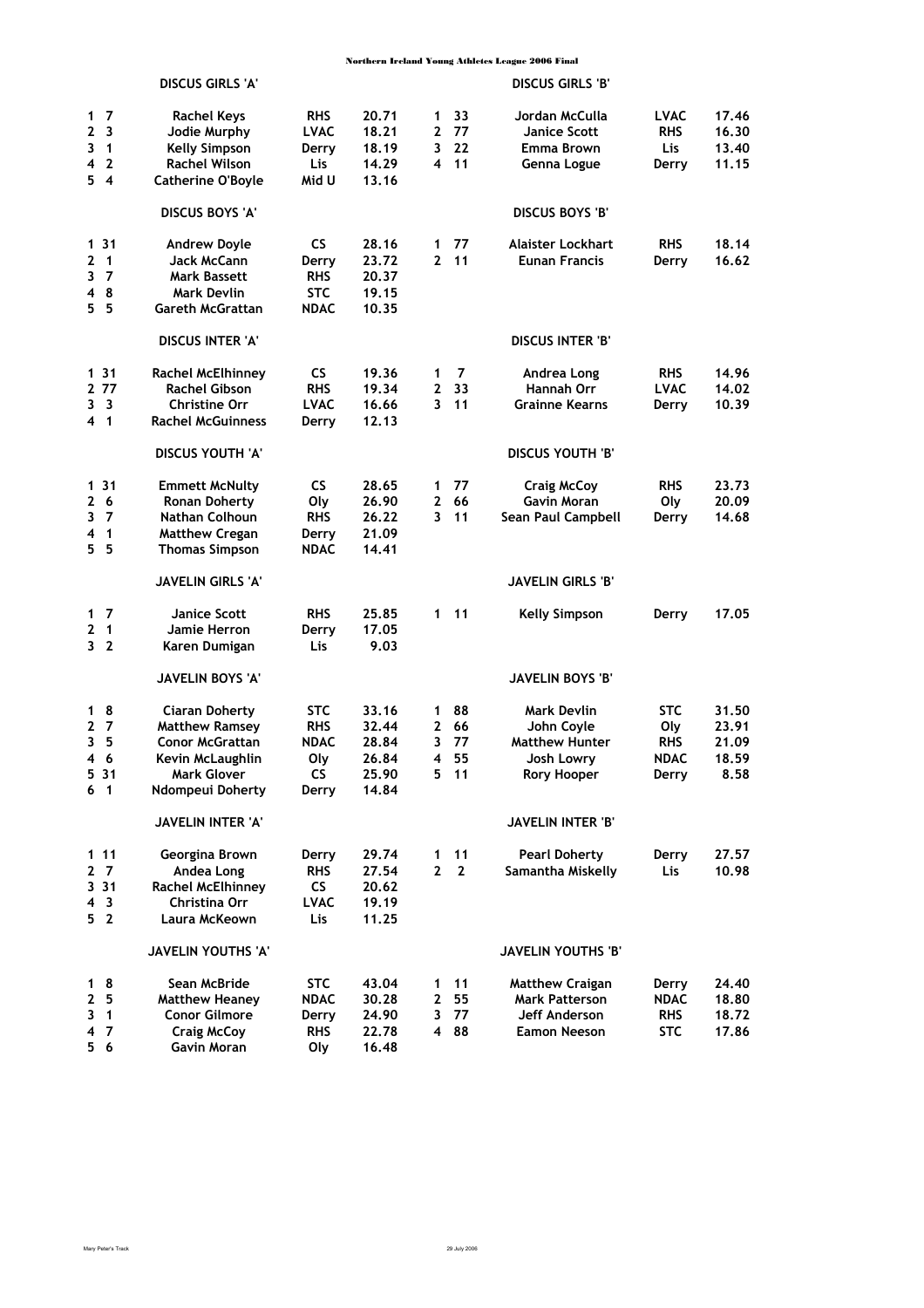|   |                | <b>MINOR 4 X 100</b>  |        |                         |                | <b>COLTS 4 X 100</b>  |        |
|---|----------------|-----------------------|--------|-------------------------|----------------|-----------------------|--------|
|   | 1 <sup>3</sup> | Lagan Valley          | 57.2   | 1                       | $\overline{7}$ | <b>Regent House</b>   | 60.2   |
|   | 2 <sub>1</sub> | City of Derry         | 59.7   | $\mathbf{2}$            | 5              | North Down            | 64.2   |
| 3 | $\overline{2}$ | City of Lisburn       | 60.9   | $\overline{3}$          | $\mathbf{1}$   | City of Derry         | 64.9   |
|   | 4 <sub>7</sub> | <b>Regent House</b>   | 61.8   |                         |                |                       |        |
|   |                | <b>GIRLS 4 X 100</b>  |        |                         |                | <b>BOYS 4 X 100</b>   |        |
|   | 1 <sub>3</sub> | Lagan Valley          | 55.3   | 1                       | $\overline{1}$ | City of Derry         | 51.6   |
|   | 2 <sub>7</sub> | <b>Regent House</b>   | 57.9   | $\mathbf{2}$            | $\overline{7}$ | <b>Regent House</b>   | 52.1   |
|   | 3 <sub>1</sub> | <b>City of Derry</b>  | 59.0   | $\mathbf{3}$            | 6              | Olympian              | 54.2   |
|   |                |                       |        | $\overline{\mathbf{4}}$ | 5              | <b>North Down</b>     | 61.9   |
|   |                | <b>INTERS 4 X 100</b> |        |                         |                | YOUTHS 4 X 100        |        |
|   | 1 <sub>2</sub> | City of Lisburn       | 53.6   | 1                       | 7              | <b>Regent House</b>   | 49.0   |
|   | 2 <sub>3</sub> | <b>Lagan Valley</b>   | 54.5   | $\overline{2}$          | $\mathbf{1}$   | City of Derry         | 50.1   |
| 3 | $\overline{1}$ | <b>City of Derry</b>  | 57.4   | 3                       | 5              | <b>North Down</b>     | 52.8   |
|   |                |                       |        | 4                       |                | Olympian              | 58.0   |
|   |                | <b>INTER 4 X 300</b>  |        |                         |                | <b>BOYS 4 X 400</b>   |        |
|   | 1 <sup>3</sup> | Lagan Valley          | 3.10.4 | 1                       | 1              | City of Derry         | 4.10.7 |
|   | 2 <sub>1</sub> | City of Derry         | 3.29.5 | $\overline{2}$          | 6              | Olympian              | 4.21.5 |
|   |                |                       |        |                         | 7              | <b>Regent House</b>   | 4.27.8 |
|   |                |                       |        |                         | 5              | <b>North Down</b>     | 4.35.8 |
|   |                |                       |        |                         |                | <b>YOUTHS 4 X 400</b> |        |
|   |                |                       |        | 1                       | $\overline{7}$ | <b>Regent House</b>   | 3.54.2 |
|   |                |                       |        | $\mathbf{2}$            | 5              | North Down            | 3.56.9 |
|   |                |                       |        | 3                       | 1              | City of Derry         | 4.04.0 |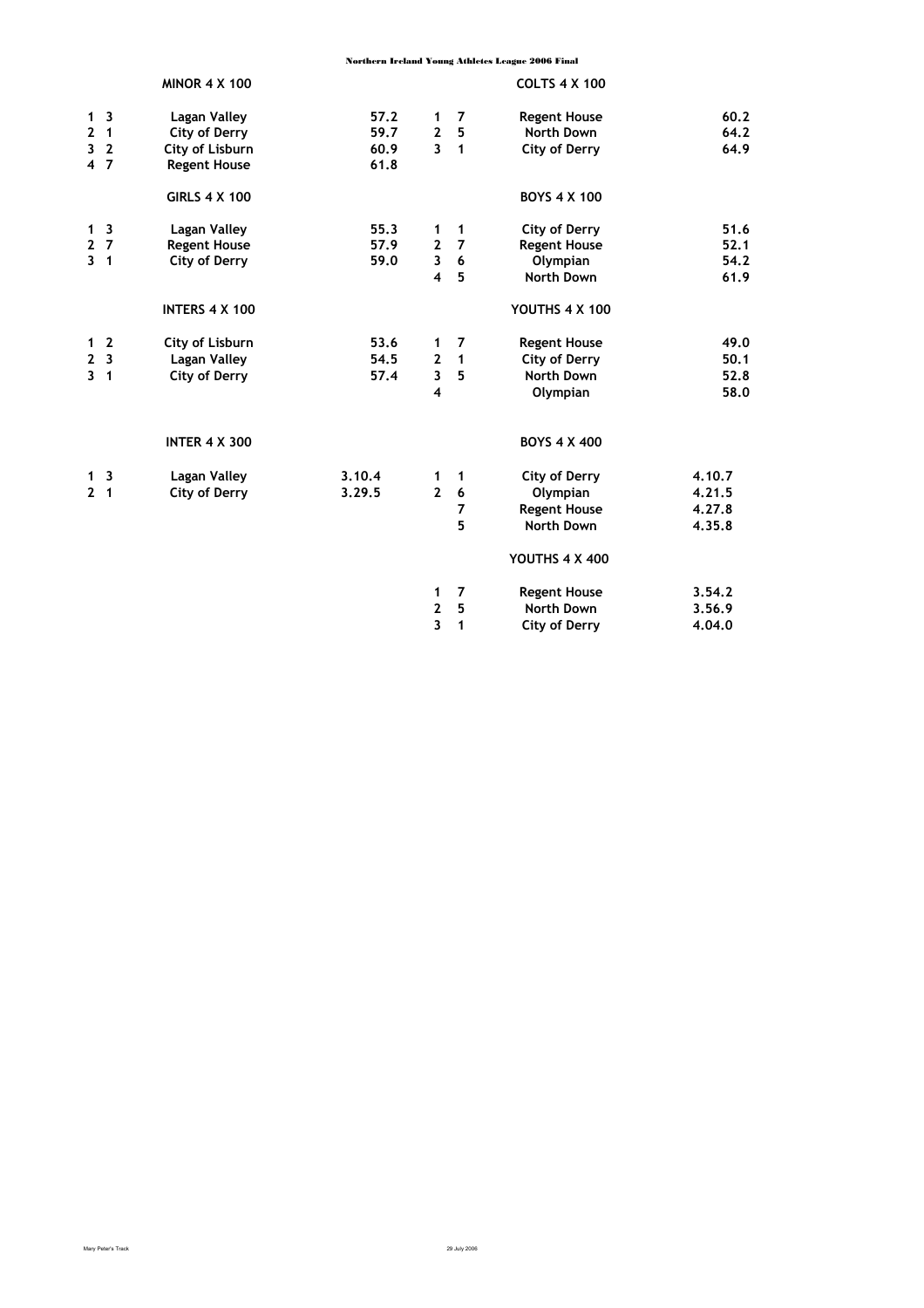|                       | HURDLES 3000 |    | 200 | S/CHASE 800 |    | 300-400 | 100 | 1500 | HJ         | LJ TJ     |     | <b>SP</b> |    | DT    | JT   | 4 X 100 4 X 400 |    | <b>TOTAL</b> |
|-----------------------|--------------|----|-----|-------------|----|---------|-----|------|------------|-----------|-----|-----------|----|-------|------|-----------------|----|--------------|
| CCity of Derry        | 14           |    | 17  |             | 14 |         | 13  | 17   |            | $16 \t13$ |     |           | 15 |       |      | 16              |    | 135.0        |
| <b>ONorth Down</b>    | 9            |    | 16  |             | 20 |         | 17  |      |            | 15        |     |           | 17 |       |      | 18              |    | 112.0        |
| <b>LOlympian</b>      |              |    |     |             |    |         |     | 11   |            |           |     |           |    |       |      |                 |    | 18.0         |
| <b>TRegent House</b>  | 20           |    | 17  |             | 16 |         | 16  | 9    |            | 20 18     |     |           | 11 |       |      | 20              |    | 147.0        |
| <b>SStrabane</b>      | 8            |    |     |             |    |         | 11  |      |            | 11        |     |           |    |       |      |                 |    | 30.0         |
| <b>BCity of Derry</b> | 15           |    | 20  |             | 14 | 17      | 15  | 9    |            | 15 12     |     |           | 14 | 18 10 |      | 20              | 20 | 199.0        |
| <b>ONorth Down</b>    | 17           |    | 11  |             |    |         | 17  | 11   |            | 12        |     |           | 12 |       | 713  | 14              | 14 | 135.0        |
| YOlympian             |              |    | 14  |             | 20 | 16      | 14  | 8    |            | 9         |     |           | 20 |       | 14   | 16              | 18 | 163.0        |
| <b>S</b> Regent House | 18           | 20 | 14  |             | 16 | 15      | 14  |      |            | 20 15     |     |           | 8  | 18 15 |      | 18              | 16 | 207.0        |
| Strabane              |              |    | 13  |             |    | 9       | 8   |      |            | 9 20      |     |           | 9. |       | 8 20 |                 |    | 96.0         |
| YCity of Derry        | 28           | 9  | 15  | 20          | 14 | 6       | 16  |      | 16 20.0 17 |           | -9  |           | 20 | 13 17 |      | 18              | 16 | 254.0        |
| <b>ONorth Down</b>    | 9            | 17 | 13  | 9           | 20 | 14      | 8   | 20   | 8.5 12     |           |     |           |    |       | 7 16 | 16              | 18 | 194.5        |
| <b>UOlympian</b>      |              |    | 9   |             |    | 16      |     | 8    | 7.0        | - 6       |     |           | 8  | 18    | - 6  | 14              |    | 99.0         |
| <b>TRegent House</b>  | 20           |    | 20  | 8           | 14 | 20      | 20  | 13   | 15.5 15    |           | -8  |           | 16 | 18 13 |      | 20              | 20 | 247.5        |
| <b>HStrabane</b><br>S |              | 11 |     |             | 9  | 7       |     |      |            | 18        | -11 |           |    |       | 16   |                 |    | 72.0         |

| 601.5 |
|-------|
| 588.0 |
| 441.5 |
| 280.0 |
| 198.0 |
|       |